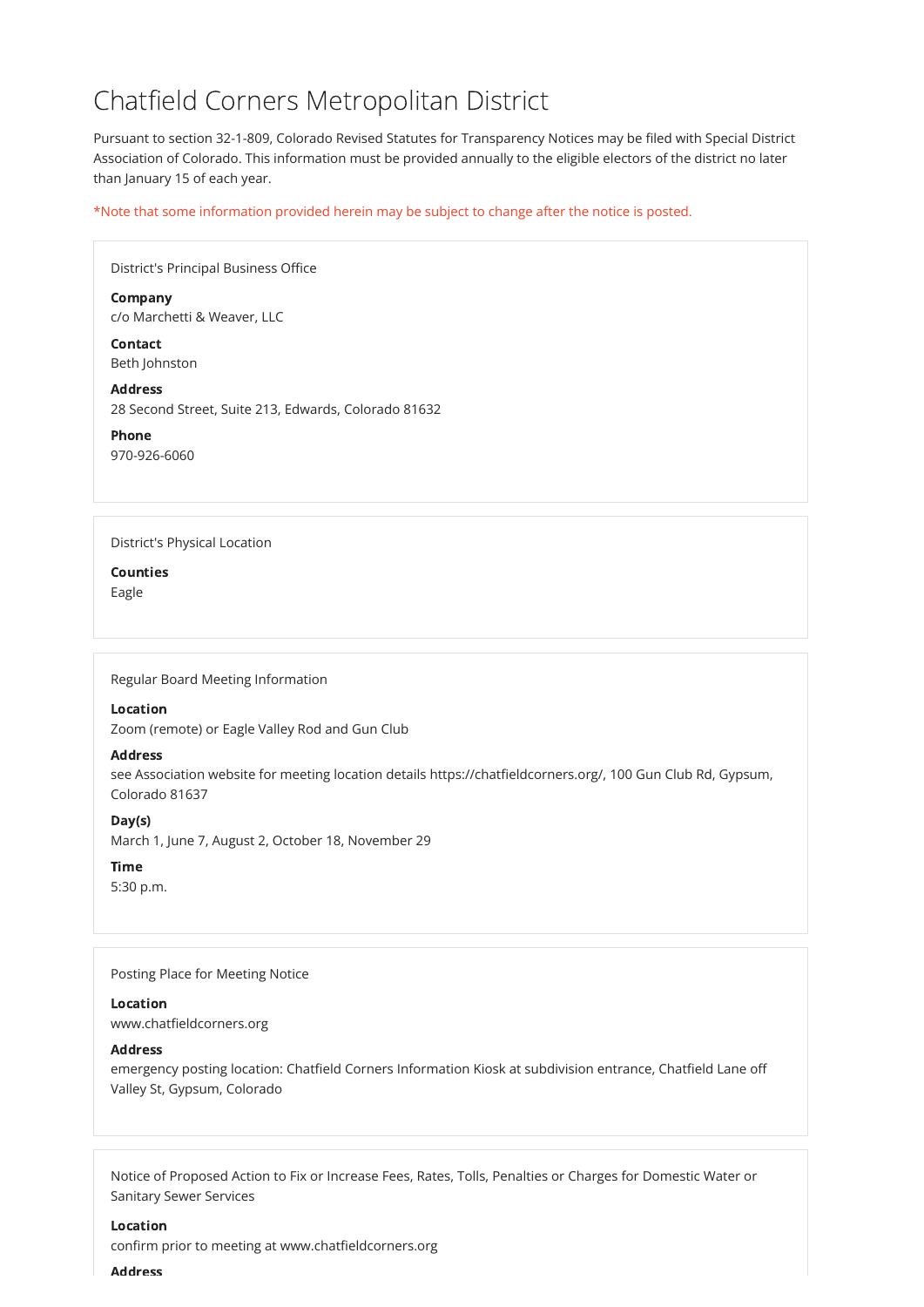Address Eagle Valley Rod and Gun Club or Zoom (remote), Gypsum, Colorado 81637

# Date

in conjunction with budget hearing at October meeting

# **Notice**

Notice of Proposed Action meeting date and location are posted on the District website www.chatfieldcorners.org To obtain more information, please contact Beth Johnston at bethj@mwcpaa.com or 970.926.6060 ext 1.

Current District Mill Levy

Mills 34.065 mills

Ad Valorem Tax Revenue

Revenue reported may be incomplete or unaudited as of the date this Notice was posted.

Amount(\$) 278,272 unaudited

Date of Next Regular Election

Date 05/03/2022

Pursuant to 24-72-205 C.R.S

The district's research and retrieval fee is per hour

# District Policy

Policy is on file with the District administrator and on the District's website www.chatfieldcorners.org

District contact information for open records request:

Beth Johnston

Names of District Board Members

Board President

#### Board Member 2

#### Name

Grant Murphy, Chairman

# Contact Info

GrantMurphy@AlpineBank.com

#### Election

Yes, this office will be on the next regular election ballot

Name

Mike Woods

#### Contact Info

mwoodgypsum@outlook com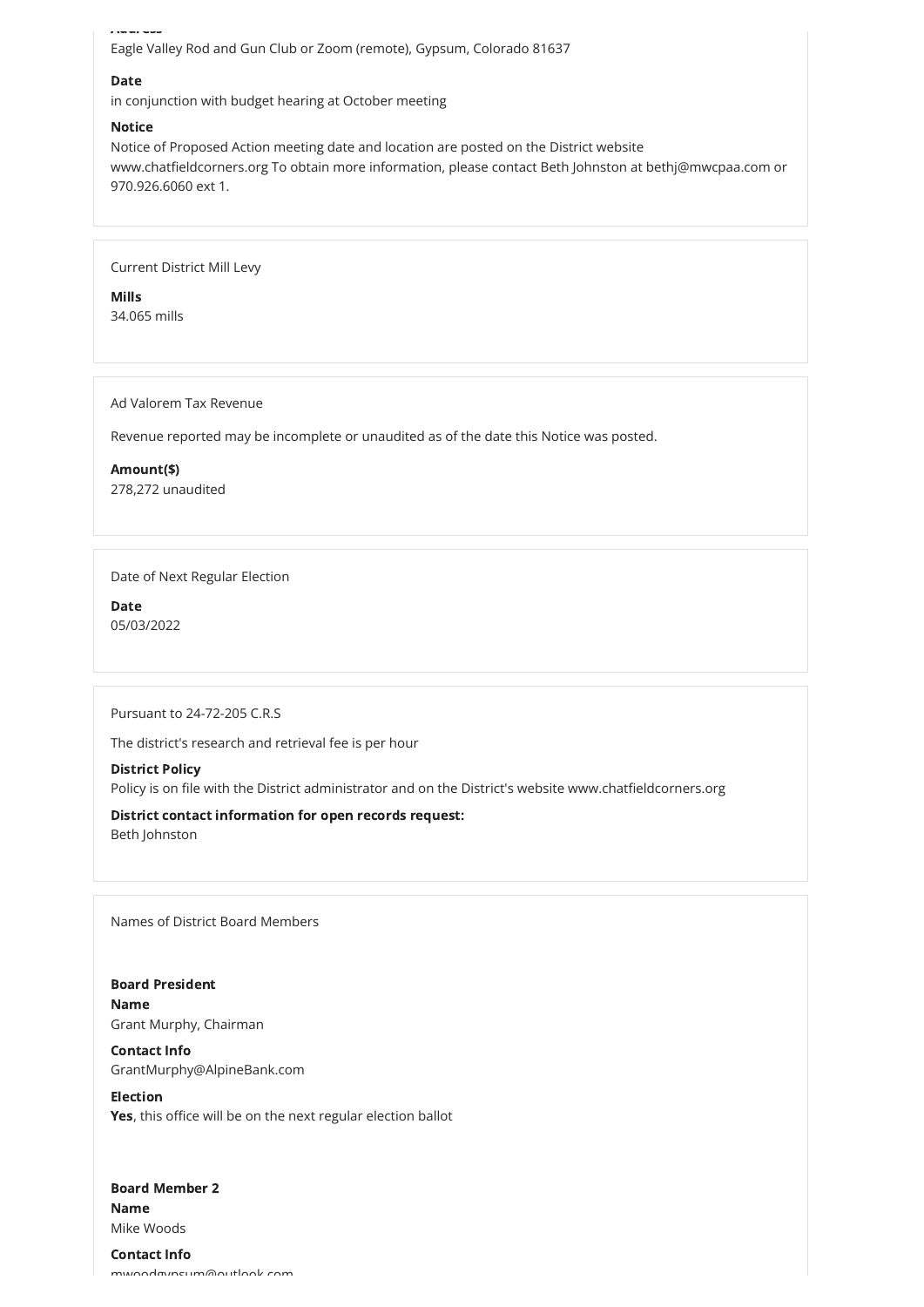Board Member 3

mwoodgypsum@outlook.com

## Election

Election Yes, this office will be on the next regular election ballot

No, this office will not be on the next regular election ballot

Board Member 4 Name Joe Schwan

Election Yes, this office will be on the next regular election ballot

Name Patrick Johnson

Contact Info patrick.johnson@eaglecounty.us

# Board Member 5 Name David Barton

Board Member 6 Name n/a Contact Info

Contact Info hootmon1719@gmail.com

Board Member 7 Name

Contact Info dbarton@gallegoscorp.com

Election No, this office will not be on the next regular election ballot

Election No, this office will not be on the next regular election ballot

n/a

#### Contact Info

#### Election

No, this office will not be on the next regular election ballot

Board Candidate Self-Nomination Forms

Any eligible elector of the special district who desires to be a candidate for the office of special district director must file a self-nomination and acceptance form or letter with the designated election official.

Deadline for Self-Nomination Forms